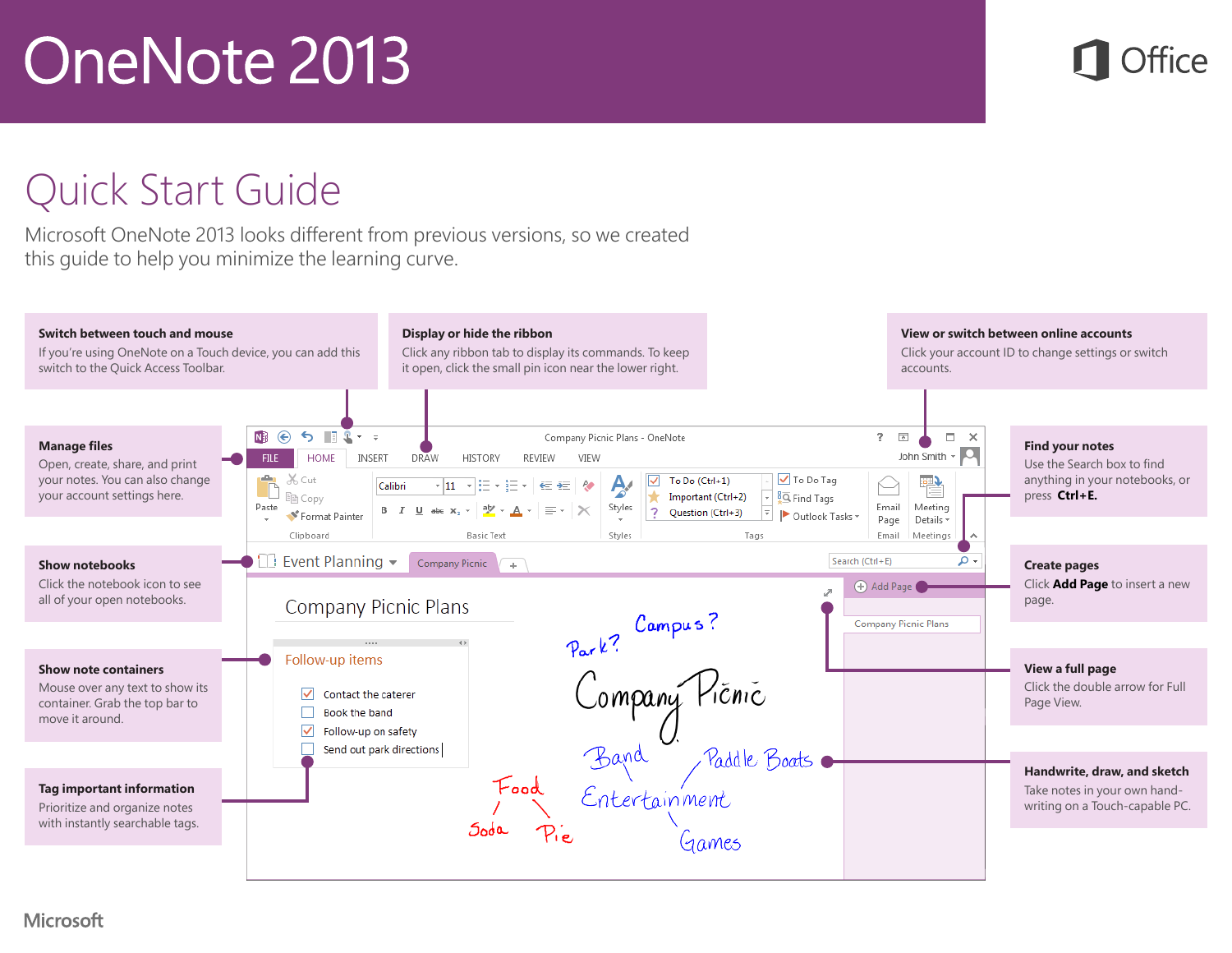#### Keep your notes in the cloud

If you're brand-new to OneNote, you'll be asked to connect to the cloud, where OneNote will create your first notebook. You can use your Microsoft account (for example, MSN, Hotmail, or Messenger) to use with OneNote. If you don't already have an account, you can create one for free.

| N <sub>B</sub> OneNote                                 | ×<br>$\overline{\phantom{0}}$ |  |
|--------------------------------------------------------|-------------------------------|--|
| Connect to the cloud                                   |                               |  |
| Sync notes and settings to your phone, PC and the web. |                               |  |
|                                                        |                               |  |
|                                                        |                               |  |
| Sign In                                                |                               |  |
|                                                        |                               |  |

Keeping your notebooks in the cloud means you can access them from just about anywhere, such as any other computers you use, your phone, a tablet, or even a Web browser. OneDrive is the best and easiest option for your personal notes. If you're working



#### What happened to the Share tab?

If you're upgrading to OneNote 2013 from an older version, you probably have at least one notebook stored on your computer. You can easily move these notes online so you can access them from anywhere. Click **File** > **Share** to begin.

| $\overline{\leftarrow}$ |                                                                          | $\neg x$<br>$\overline{\phantom{a}}$                                   |
|-------------------------|--------------------------------------------------------------------------|------------------------------------------------------------------------|
| Info                    | Share Notebook                                                           |                                                                        |
| New                     | My Notebook                                                              |                                                                        |
| Open                    | Documents » OneNote Notebooks                                            |                                                                        |
| Print                   | To share this notebook, you'll need to put it on OneDrive or SharePoint. |                                                                        |
| Share                   | OneDrive                                                                 | <b>C</b> OneDrive                                                      |
| Export                  |                                                                          | Use OneDrive to access your files from anywhere and share with anyone. |
| Send                    | Add a Place                                                              |                                                                        |
| Account                 |                                                                          | 0.0.0.0                                                                |
|                         |                                                                          |                                                                        |
| Options                 |                                                                          |                                                                        |
|                         |                                                                          |                                                                        |
|                         |                                                                          |                                                                        |

in an organization that uses SharePoint to collaborate online, you can click the Add a Place button on this screen to set up your existing SharePoint account.

Any OneNote notebooks that you store online are kept private unless you give other people permission to view the folders in which your notebooks are stored.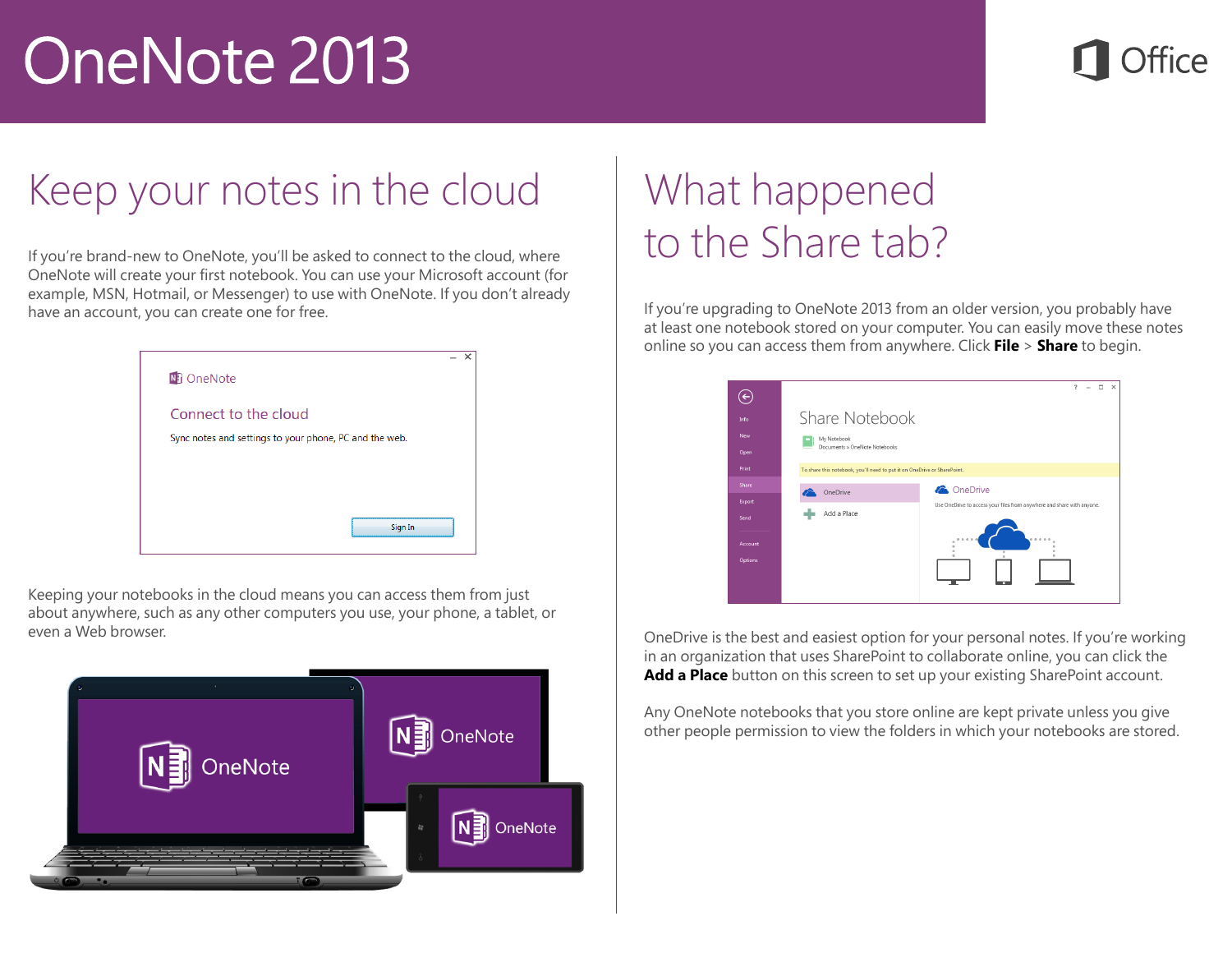

#### Things you might be looking for

Use the list below to find some of the more common tools and commands in OneNote 2013.

| To                                                                                                                          | Click          | And then look in the                                       |
|-----------------------------------------------------------------------------------------------------------------------------|----------------|------------------------------------------------------------|
| Open, create, share, convert, export, send, or print notes                                                                  | <b>File</b>    | Backstage view (click the commands in the left pane).      |
| Apply formatting to text, apply note tags, and email a notebook page                                                        | Home           | Basic Text, Styles, Tags, and Email groups.                |
| Insert tables, pictures, links, files, audio and video clips, or apply page templates                                       | <b>Insert</b>  | Tables, Files, Images, Links, Recording, and Pages groups. |
| Draw sketches or shapes, takes notes in your own handwriting, customize pens,<br>rotate objects, or convert ink to text     | <b>Draw</b>    | Tools, Shapes, and Edit groups.                            |
| Mark notes and read or unread, find notes by author, view page versions<br>and history, or empty the Notebook Recycle Bin   | <b>History</b> | <b>Unread, Authors, and History groups.</b>                |
| Check spelling, do online research, translate text, protect notes with a password,<br>or take linked notes                  | <b>Review</b>  | Spelling, Language, Section, and Notes groups.             |
| Maximize screen space, turn rule lines and page titles on or off, set page<br>margins, zoom the page, or create Quick Notes | <b>View</b>    | Views, Page Setup, Zoom, and Window groups.                |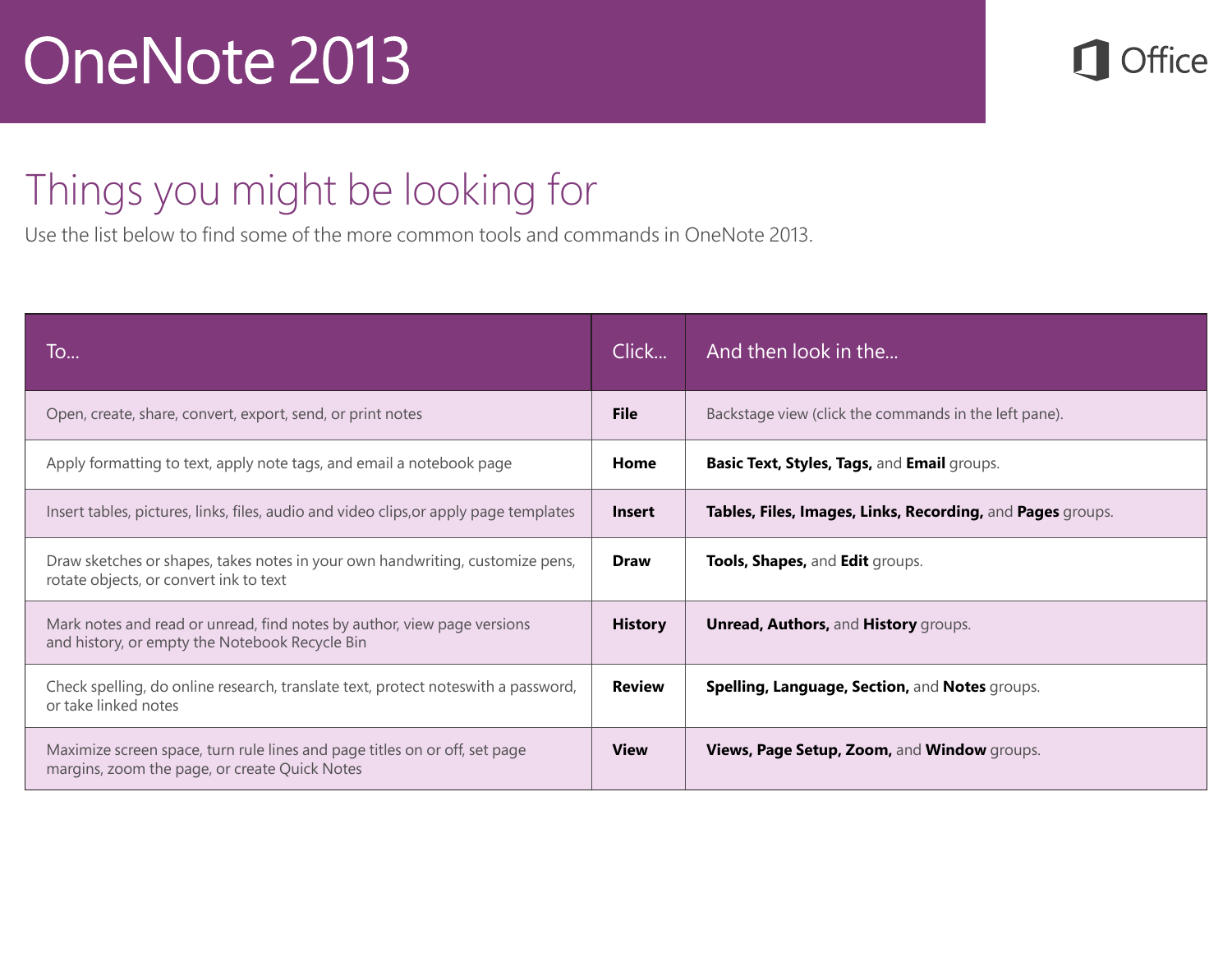### ffice

#### Save time with templates

OneNote templates can give the pages in your notebook a consistent look by applying colorful, decorative backgrounds. Templates can also save you time by adding functional content to pages, such as to-do lists, calendars and planners, and forms that you can fill out or customize.



You can browse through the built-in collection of templates by clicking **Insert** > **Page Templates.**

In the **Templates** task pane, click to expand any of the categories, and then click each template name to view it. When you've found a template you like, you can begin taking notes on its page.

You can customize any of the built-in templates to suit your needs, or download more free templates by visiting the OneNote website on Office.com.

If you like, you can even create your very own template designs from any of your notebook pages.

#### Templates Add a page Add a page based on one of the templates below. Academic **Simple Lecture Notes Detailed Lecture Notes** Lecture Notes and Study Questions Math/Science Class Notes **History Class Notes Blank Business Decorative Planners**

#### Where is the Save button?

OneNote doesn't have a Save command because it automatically saves everything as you work — no matter how small or large the changes. This lets you think about your thoughts and ideas instead of your computer files.

#### Export notes whenever you need to

If you need to send a snapshot of a notes page (or a section or an entire notebook) to someone who doesn't have OneNote, you can easily export a static snapshot of such notes by clicking **File** > **Export** and then selecting the format you want.

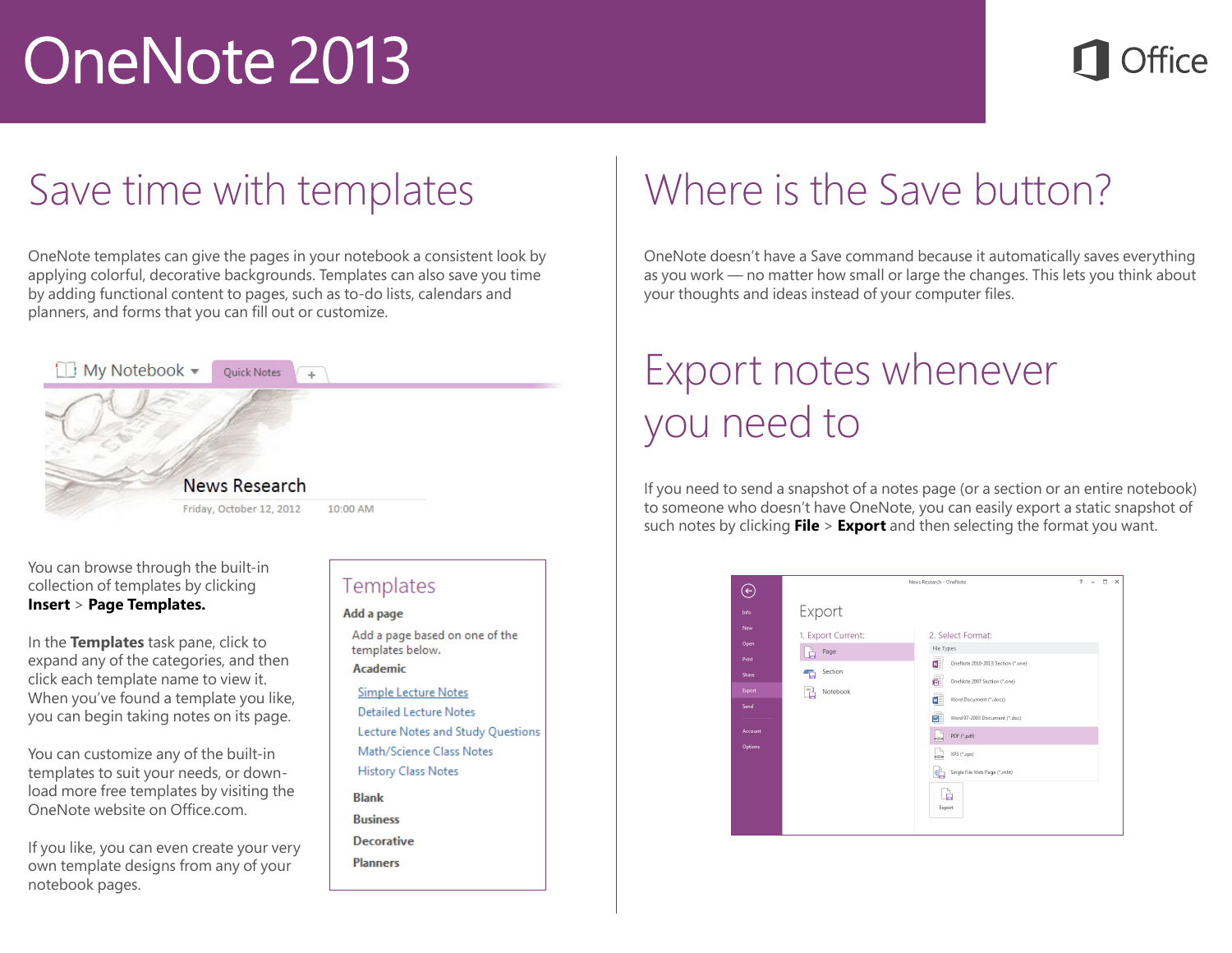#### Capture anything with Screen Clippings

ie

An easy way to bring stuff into OneNote is to insert a screen clipping anythir screen part of

| N.<br>∈<br><b>FILE</b><br>HOME<br><b>INSERT</b><br>DRAW<br><b>HISTORY</b><br>REVIEW<br>VIEW<br>$\triangleq$<br>画<br>File Attachment<br>閶<br>$0+$<br>õ<br><b>和前 Spreadsheet</b> ~<br>Link<br>Table<br>File<br>Online Scanned<br>Insert<br>Pictures<br>Screen<br>■ Diagram ▼<br>Printout<br>Clipping<br>Space<br>Pictures Image<br>Links | ving, which lets you capture<br>hing on your computer<br>en so you can keep it as<br>of your notes. | Tickets<br>Reservation |  |  |  |  |  |
|----------------------------------------------------------------------------------------------------------------------------------------------------------------------------------------------------------------------------------------------------------------------------------------------------------------------------------------|-----------------------------------------------------------------------------------------------------|------------------------|--|--|--|--|--|
|                                                                                                                                                                                                                                                                                                                                        |                                                                                                     |                        |  |  |  |  |  |
|                                                                                                                                                                                                                                                                                                                                        |                                                                                                     |                        |  |  |  |  |  |
|                                                                                                                                                                                                                                                                                                                                        |                                                                                                     |                        |  |  |  |  |  |
|                                                                                                                                                                                                                                                                                                                                        | Insert<br>Tables<br>Files                                                                           | Images                 |  |  |  |  |  |

Start by bringing into view whatever you want to capture — for example, a travel itinerary in Internet Explorer or a chart in an Excel spreadsheet.

Switch to OneNote and then click **Insert** > **Screen Clipping.** As soon as the screen dims and OneNote disappears, drag a selection over what you want to capture.

When you release the mouse button, a picture of the screen region you selected is sent to OneNote, where you can move or resize the picture exactly how you want it to appear in your notes.

#### Meet the new Send to OneNote

On your keyboard, hold the **Windows** key and then press the **N** key to launch the redesigned Send to OneNote tool, which makes it easier than ever to import random information from other programs and files into your notes.



Here, you can create a screen clipping without switching between apps, import entire web pages or documents to your notes, or create quick sticky notes that automatically become part of your notebook.

You can click the command buttons in the Send to OneNote tool, or use the additional keyboard shortcuts that are shown in parentheses next to every command (for example, press **S** to take a screen clipping).

Using the Send to OneNote tool is optional, which means you can keep it running while you're in the middle of a research project and then turn it off again when you don't need it.